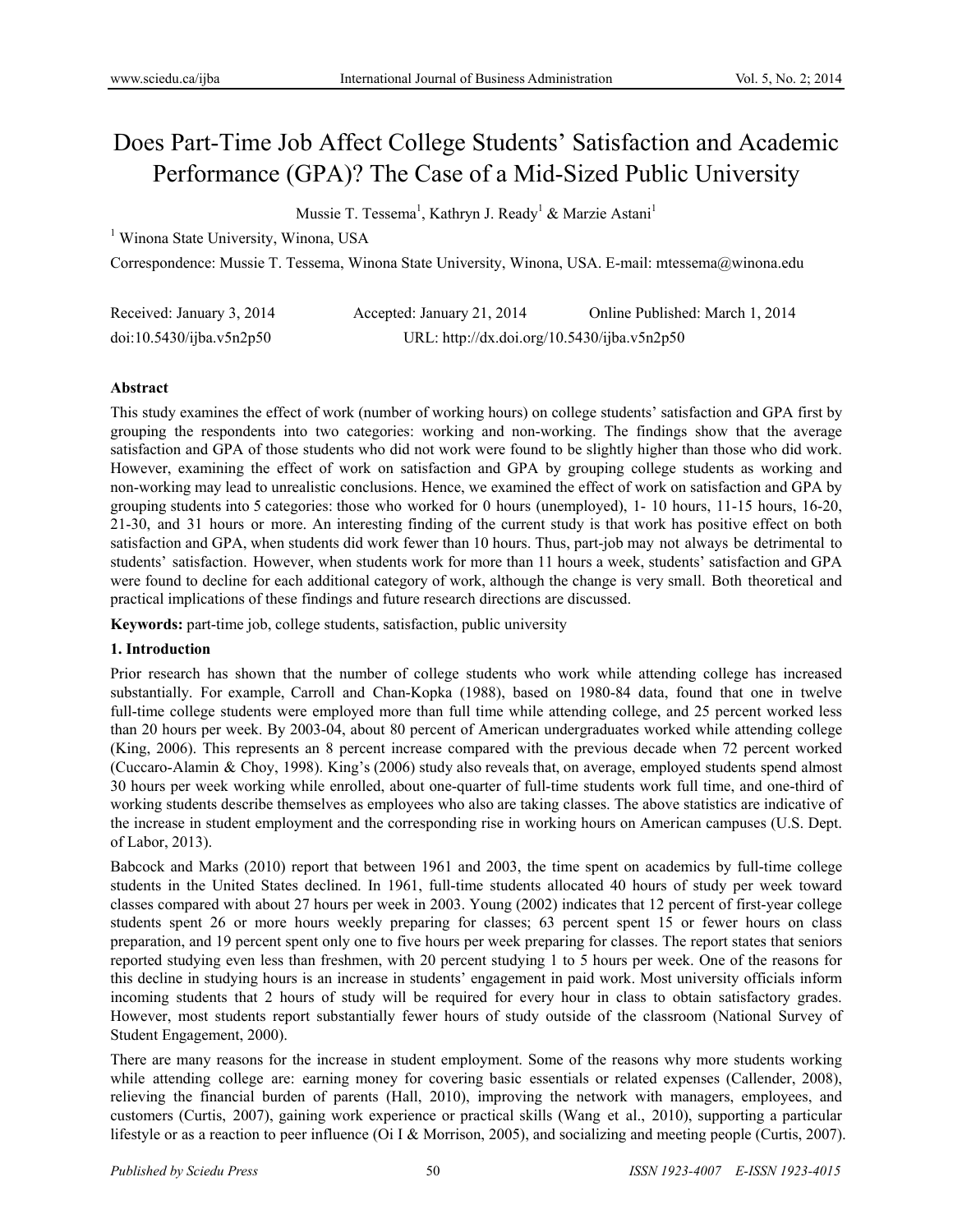The question is: *Why do we want to know the effect of part-job on students' satisfaction and academic achievement (GPA)?* It is argued that if the majority of college students are working, knowing the effect of part-time job (and number of working hours) has on student satisfaction and GPA is critical for stakeholders such as students, parents, academic advisors, counselors, faculty and administrative staff. For instance, students want to "know the extent to which work affects their college satisfaction and academic achievement (GPA)" and "how many hours to work without affecting their satisfaction and GPA", which in turn affect "retention and graduation rate" which are important issues to advisors and administrators (Callender, 2008; Hall, 2010; Tessema, Ready, & Malone, 2012).

Previous research has shown students' satisfaction and academic achievement (GPA) to be directly related to student persistence (Bryant, 2009; Elliott & Healy, 2001; Pascarella & Terenzini, 2005). GPA is often taken as the best predictor of a student's graduation and future educational attainment (Mortenson, 2005; Pascarella & Terenzini, 1991). Although institutions have responded to student retention issues by implementing programs and services, retention rates have not improved. The typical six-year graduation rate for most public institutions in the United States ranges between 50 – 56% (Crosling, Thomas, & Heagney, 2008; Mortenson, 2005) and student employment could also have its own impact on graduation rate.

Public institutions of higher education must produce accountability reports that not only contain information regarding retention and graduation, but various other data that include measures of academic achievement and levels of student satisfaction. Another indication of the importance of measures of academic achievement and student satisfaction can be found in the accreditation self-study process, where much information regarding student satisfaction and academic achievement is gathered and reported (Elliott & Healy, 2001). So, student satisfaction is of compelling interest to colleges and universities as they seek to continually improve the learning environment for students, meet the expectations of their constituent groups and legislative bodies, and demonstrate their institutional effectiveness. Unlike service industries, which hold satisfaction as a goal in and of itself, colleges and universities typically perceive satisfaction as a means to an end (Bryant, 2006). Higher education tends to care about student satisfaction because of its potential impact on student motivation, retention, recruitment efforts, and fundraising. With the increased emphasis on accountability and assessment, combined with a student body that is comprised of more and more non-traditional students, there is increased pressure on faculty to improve student learning outcomes and their college satisfaction (Pascarella & Terenzini, 2005).

While considerable research has been conducted to assess the effects of work on part-time job (number of working hours) on many college outcomes such as GPA as measured by cumulative grade point average, the findings have been mixed as will be discussed later. Besides, previous research has given little attention to the effect of part-tome job (working hours) on students' satisfaction. This study therefore intends to assess the effect of part-time job on both students' satisfaction and academic achievement (GPA) using a large sample size (N=5223).

The paper has five sections. After the introduction, section one provides a literature review of the relationship between work and college student satisfaction and GPA. This is followed by the conceptual framework and hypotheses to be tested. The study's methodology is presented in section three, and the results of the study are analyzed and discussed in section four. Finally, conclusion and possible future research directions are discussed in section five.

# **2. Literature Review**

Student employment is not a recent phenomenon, but it has risen sharply in recent years, especially in American colleges and universities. Several studies reveal the increasing proportion of students working since the 1960s in most developed countries, including the U.S. (e.g., King, 2006; Pascarella & Terenzini, 2005; Kalenkoski & Pabilonia, 2008), Great Britain (e.g., Bradley, 2006; Callender, 2008), and Australia (e.g., Hall, 2010; James et al. 2007). King's study (2006) shows that about 80 percent of American undergraduates worked while attending college in 2003-2004, and one-third of working students describe themselves as employees who are taking classes. The above statistics are indicative of the increase in student employment and the corresponding rise in working hours on American campuses (U.S. Dept. of Labor, 2013). As underscored by Pascarella and Terenzini (2005), working while enrolled is perhaps the single most common major activity among America's diverse undergraduate population. It has become common to think of work when it comes to the issues of college life. Callender (2008: 359) concludes that "student employment is likely to remain part of the higher education landscape," with more students increasingly reliant on their wage. Hence, student employment is not uniquely an American issue; it is global in scope.

As previously indicated,, in this study, while student employment (number of working hours) is considered as independent variable; students' satisfaction and academic achievement as measured by cumulative GPA are considered as dependent variables as shown in Figure 1.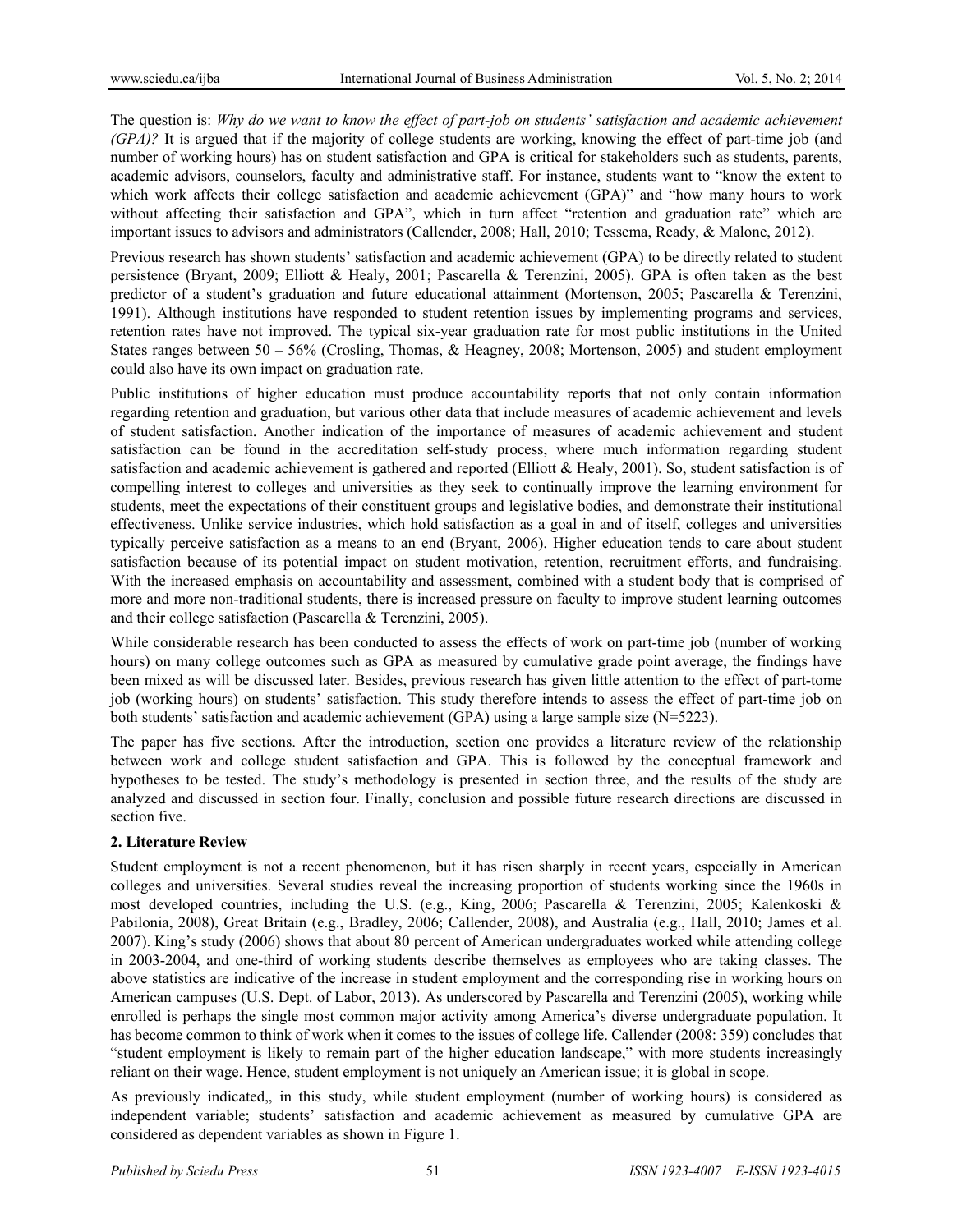

Figure 1. Student employment-student satisfaction/GPA relationship

Satisfaction is a well-researched topic in both academic and non-academic (workplace) settings. Interest in satisfaction has increased. This is mainly due to the fact that satisfaction (motivation) affects both individual and organizational performance (Cranny et al., 1992; Decenzo, Robbins, & Verhulst, 2013). In the workplace, scholars have defined satisfaction in a number of ways (e.g., Locke, 1976: 1300; Robbins & Judge, 2008: 83). The central theme across studies involves a positive feeling of one's job resulting from an evaluation of its characteristics. In the academic setting, student satisfaction refers to a short-term attitude based on an evaluation of their experience with the education service supplied and college experience in general (Elliott & Healy, 2001).

As Pike (1991) noted, interest in student satisfaction emerged during the late 1960s and early 1970s as a direct result of the unrest that was prevalent on America's college campuses at that time. Although this work had more to do with establishing levels of satisfaction rather than investigating the causes of satisfaction among undergraduates, work in this area did contribute to more recent efforts relating student satisfaction with student performance (Judge, Thoresen, Bono & Patton, 2001) and persistence (Bryant, 2009; Elliott & Healy, 2001). Numerous researchers have investigated issues related to students' satisfaction (e.g., Bryant, 2006; Elliott & Healy, 2001; Pascarella & Terenzini, 2005; Tessema, Ready,  $\&$  Yu, 2012) and most of them agree that highly satisfied students are more likely to remain in, and ultimately, successfully graduate from college. Students' satisfaction surveys are important in ascertaining whether colleges and universities are fulfilling their mission. Researchers have assessed students' satisfaction for many reasons: Several researchers have measured the levels of student satisfaction in order to examine accountability reporting and self-improvement purposes across departments and colleges; others have examined student satisfaction to determine if satisfaction ratings of college programs and services are associated with the satisfaction of the overall college experience. Still others have investigated student satisfaction items related to issues such as student retention and attrition.

Work [having a job while in college] can positively affect satisfaction. This is because part-time job can help college students cover expenses for basic essentials, relieve financial burden of their parents, improve employability after graduation, offer opportunities to gain practical (transferable) skills, improve network with supervisors, colleagues and customers, and provide an additional dimension to their social lives (Callender, 2008; Pinto, Parente, & Palmer, 2001; Wang et al., 2010). It could also be argued that student employment can negatively influence students' satisfaction. This is because student employment or time spent on working may lead to reduced time spent on studying, school activities and gathering with family members and friends as underlined by the Coleman's (1961) zero-sum time-allocation model. As a result, students' satisfaction of those who work is likely to be adversely affected. Put it differently, many researchers have provided explanations for these negative effects of working while attending college can likely lead to spending less time on studying, missing classes, being late for classes, having difficulty concentrating in classes, making less use of university facilities including libraries and computer labs, and feeling exhausted (Curtis, 2007;Moreau & Leathwood, 2006). Based on the above discussions and research findings, the following three hypotheses are proposed:

*H1a*: Students who work will more likely have lower college satisfaction than those who do not work.

- *H1b*: The college satisfaction among students will vary significantly depending on working hours (0, 1-10, 11-20, 21-30, and above 30).
- *H1c*: The number of working hours will negatively impact college students' satisfaction.

The second dependent variable included in our model is academic achievement or cumulative GPA. Previous studies have tried to answer questions such as "Why do some college students do better than others? These studies indicate that academic/cognitive and non- academic factors affect college success or academic achievement (GPA) (Noble,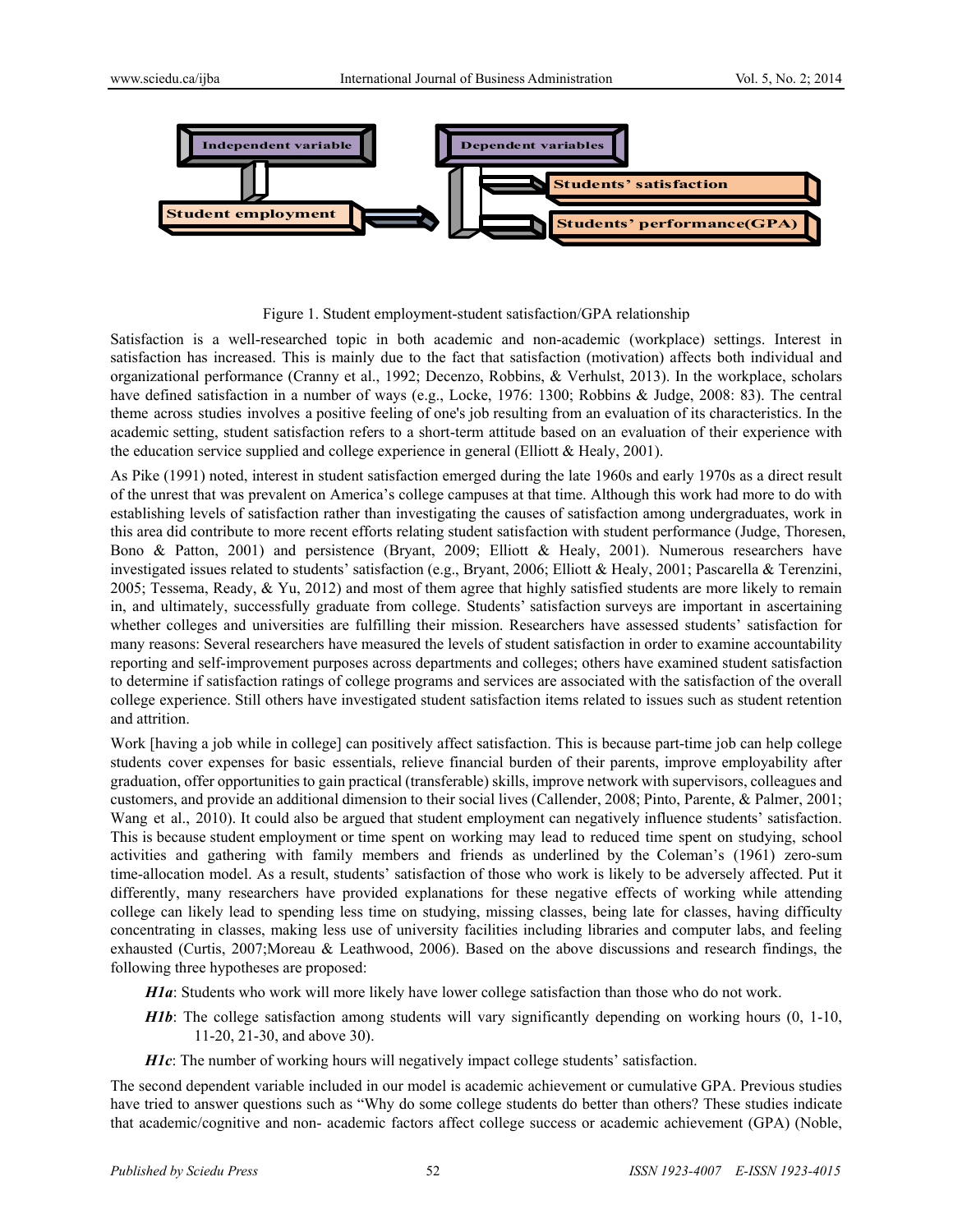2001; Callender, 2008; Chee et al., 2005, Russell & Lehman, 2008). One of the non-academic factors that influence college GPA is work or student employment. Work can adversely affect college GPA. According to Coleman's (1961) zero-sum time-allocation model, time spent on working may lead to reduced time spent on studying, school activities and gathering with family members and friends. Thus, working student's GPA's may be lower than GPA's of students not working. Many researchers have provided explanations for these negative effects, such as students: spending less time on studying (Hall, 2010; Moreau & Leathwood, 2006), missing classes (Curtis, 2007), being late for classes (Metcalf, 2003), having difficulty concentrating in classes (Curtis & William, 2002), making less use of university facilities including libraries and computer labs (Lundberg, 2004), and feeling exhausted (Curtis, 2007). For instance, some studies reveal the negative effects of student employment on GPA in that unemployed students were found to have higher GPA's than working students (Humphery 2006; Hunt, Lincoln, and Walker 2004; Tuttle, McKinney, & Rago, 2005; Metcalf, 2003; Callender, 2008).

It could also be argued that work can positively affect college GPA. This is because part-time job can help students cover expenses for basic essentials, relieve financial burden of their parents, improve employability after graduation, offer opportunities for students to gain practical (transferable) skills and learn new knowledge, improve their network with supervisors, colleagues and customers, and provide an additional dimension to their social lives (Callender, 2008; Curtis, 2007; King, 2006). So, the above mentioned benefits of working while attending college can improve students' college satisfaction and happiness, which in turn boost their academic performance (GPA). For instance, some studies show positive effects of student employment on GPA in that, students who worked (part-time) were found to have (slightly) higher GPA's than those who didn't (Astin, 1982; Kalenkoski & Pabilonia, 2008; Manthei & Gilmore, 2005).

From the above discussion, we can therefore realize that the findings regarding the effect of student employment on GPA are inconclusive. If student employment results are inconclusive as to their impact on GPA, the question is: How many hours can college students work without negatively impacting their GPA's? According to the threshold model, there is a threshold beyond which negative effects will occur and below which positive effectives will result (Warren, LePore, & Mare, 2000). The threshold model posits that student employment is harmful only if a student works an excessive number of hours. However, what constitutes excessive hours varies in the existing literature. For instance, while some scholars suggest that 10-15 hours a week could be the threshold beyond which the negative consequences of student employment on academic performance (GPA) are realized (Lundberg, 2004; Orszag, Orszag, & Whitmore, 2001; Manthei & Gilmore, 2005); others suggest 20 hours (Cermak & Filkins, 2004; Kalenkoski & Pabilonia, 2008). Based on the above discussions and research findings, the following three hypotheses are proposed:

- *H1a*: Students who work will more likely have lower GPA's than those who do not work.
- *H1b*: The GPA among students will vary significantly depending on working hours  $(0, 1-10, 11-20, 21-30, 1)$  and above 30).
- *H1c*: The number of working hours will negatively impact GPA.

# **3. Research Methodology**

The data used in this study were collected from the Institutional Planning, Assessment and Research (IPAR) Office at a midsized, Midwestern public university between 2001 and 2009. In collecting the data, the IPAR Office conducted an electronic survey once a year each spring from senior students with 90 or more credits hours. The dataset used in this study has 5223 respondents. Table 1 reports a selective profile of the sample including response rates. As shown, approximately 30 percent of the respondents were male and 70 percent were female. (At the university, about 40 percent of the students are male and 60 percent are female). Response rates ranged between 25 percent and 59 percent for female respondents and between 18 percent and 45 percent for male respondents during the survey period (2001-2009). Almost 20 percent of the students completed the survey in 2009, which is considerably higher than in previous years. Moreover, the student response rate was the highest in 2006 (response rate 57 percent) and the lowest in 2001 (response rate 23 percent) as shown in Table 1.

Student satisfaction is assessed with 11 items (e.g., "How satisfied are you with the required course availability for major," "How satisfied are you with the major course content," "How satisfied are you with variety of courses, "How satisfied are you with quality of instruction, "How satisfied are you with overall college experience, "How satisfied are you with preparation for career or graduate school, etc.) and, a four-point Likert scale ranging from 1, "Very dissatisfied," to 4, "Very satisfied" was used. Academic achievement is accessed with cumulative college GPA. Data regarding the students' college GPA were extracted from the student database at the university and matched to survey responses by the IPAR Office. Students working hours per week and other student demographics were also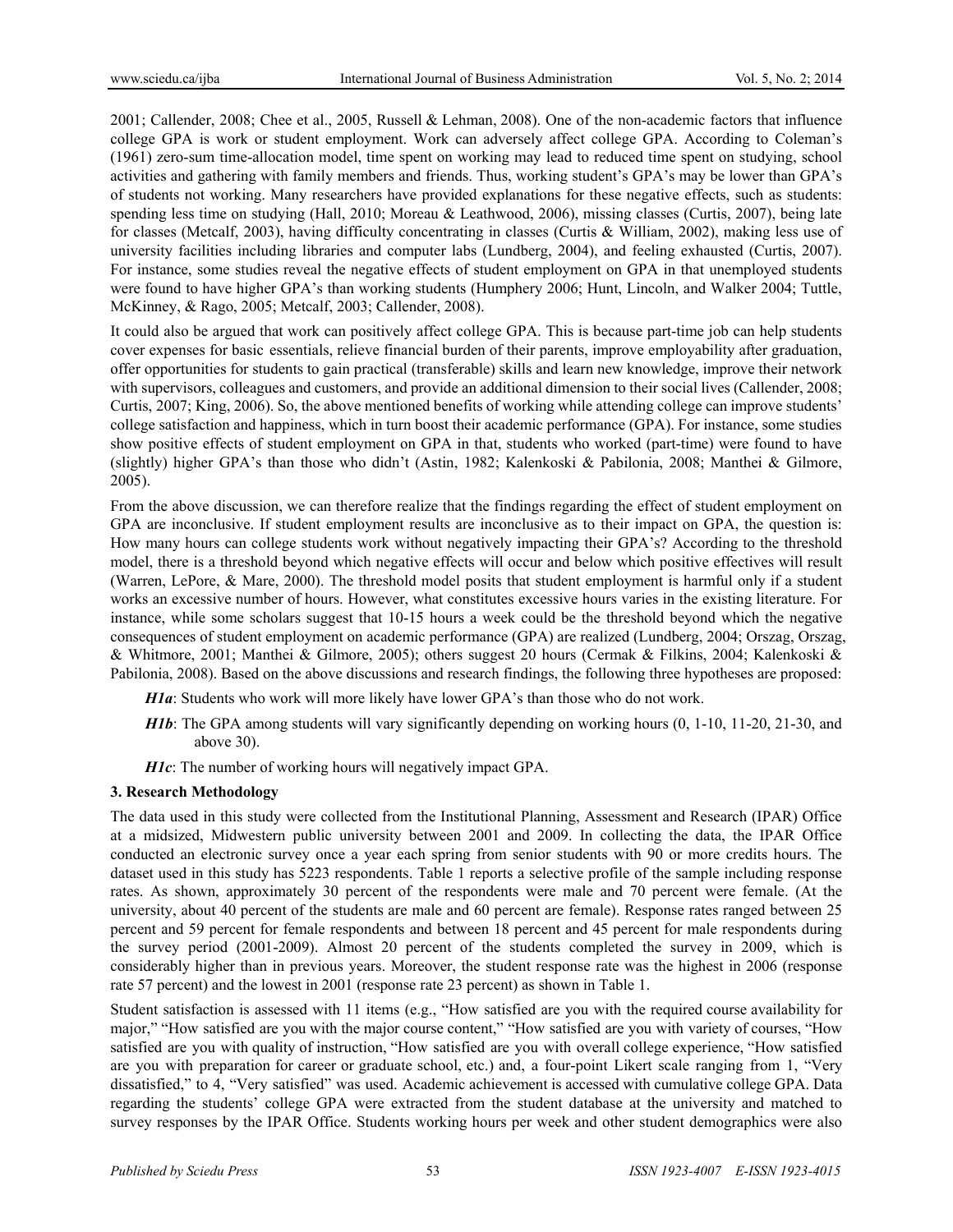collected from the IPAR Office. Researchers were provided with anonymous data. Our findings show that students worked an average of 15.6 hours per week, had an average of 3.13 overall college satisfaction (in a four point Likert scale), and possessed a college GPA of 3.29 (GPA is a continuous variable that is measured on a 0.0-4.0 scale) and about 70 percent of the respondents were female.

| <b>Variables</b> |                     | $\frac{0}{0}$<br>${\bf N}$ |      | <b>Response</b>      | weekly<br>Av. | working |
|------------------|---------------------|----------------------------|------|----------------------|---------------|---------|
|                  |                     |                            |      | rate %               | hours         |         |
| <b>Gender</b>    | M                   | 1553                       | 30.0 | $18 - 45^{\ddagger}$ | 16.17         |         |
|                  | F                   | 3670                       | 70.0 | 25-59                | 15.33         |         |
|                  | <b>Total</b>        | 5223                       | 100  |                      | 15.6          |         |
|                  | 2001                | 261                        | 5.0  | 23                   |               |         |
|                  | 2002                | 367                        | 7.0  | $28\,$               |               |         |
| Year             | 2003                | 482                        | 9.2  | NA                   |               |         |
|                  | 2004                | 664                        | 12.7 | 55                   |               |         |
|                  | 2005                | 610                        | 11.7 | 50                   |               |         |
|                  | 2006                | 635                        | 12.2 | 57                   |               |         |
|                  | 2007                | 633                        | 12.1 | 52                   |               |         |
|                  | 2008                | 562                        | 10.8 | 47                   |               |         |
|                  | 2009                | 1009                       | 19.3 | 49                   |               |         |
|                  | <b>Total</b>        | 5223                       | 100  |                      |               |         |
| <b>Colleges</b>  | <b>Business</b>     | 1078                       | 20.6 | $22.5 - 60^{11}$     |               |         |
|                  | Education           | 793                        | 15.2 | $23 - 53$            |               |         |
|                  | Liberal Arts        | 1498                       | 28.7 | $21 - 52$            |               |         |
|                  | Nursing/Health      | 1094                       | 20.9 | 14-76                |               |         |
|                  | Sciences            |                            |      |                      |               |         |
|                  | Science/Engineering | 760                        | 14.6 | 18-61                |               |         |
|                  | <b>Total</b>        | 5223                       | 100  |                      |               |         |

<sup>‡</sup> The highest response rates for the male students was 45% in 2004 and the lowest response rate of 18.5% was reported in 2002; whereas for female students, the highest response rate was 58% recorded in 2006, but in 2001 the response rate was only 25%. ‡‡The highest and lowest response rates for College of Business were recorded in 2007 (60%) and 2001 (22.5%), for College of Education in 2006 (53%) and 23% (2002), for College of Liberal Arts in 2004 (52%) and 2001 (21%), for College of Nursing/Health Sciences in 2006 (76%) and 2001 (14%), for College of Science/Engineering in 2009 (61%) and 2002 (18%), respectively.

# **4. Findings**

Table 2 shows the correlation between working hours (average number of hours worked) and the two dependent variables: student satisfaction and GPA. As indicated in Table 2, the correlation between working hours and the above two dependent variables ranges between  $r = -0.05$  (satisfaction) and  $r = -13$  (GPA), which is generally low. Thus, the findings showed that working hours was negatively correlated with students' satisfaction and GPA.

#### Table 2. Correlation matrix

| N | <b>Variables</b> |            |         |  |
|---|------------------|------------|---------|--|
|   | Working hours    |            |         |  |
|   | Satisfaction     | $-.05***$  |         |  |
|   | <b>GPA</b>       | $-13^{**}$ | $11***$ |  |

Notes: \*\*Correlation is significant at the 0.01 level (2-tailed); N=5223.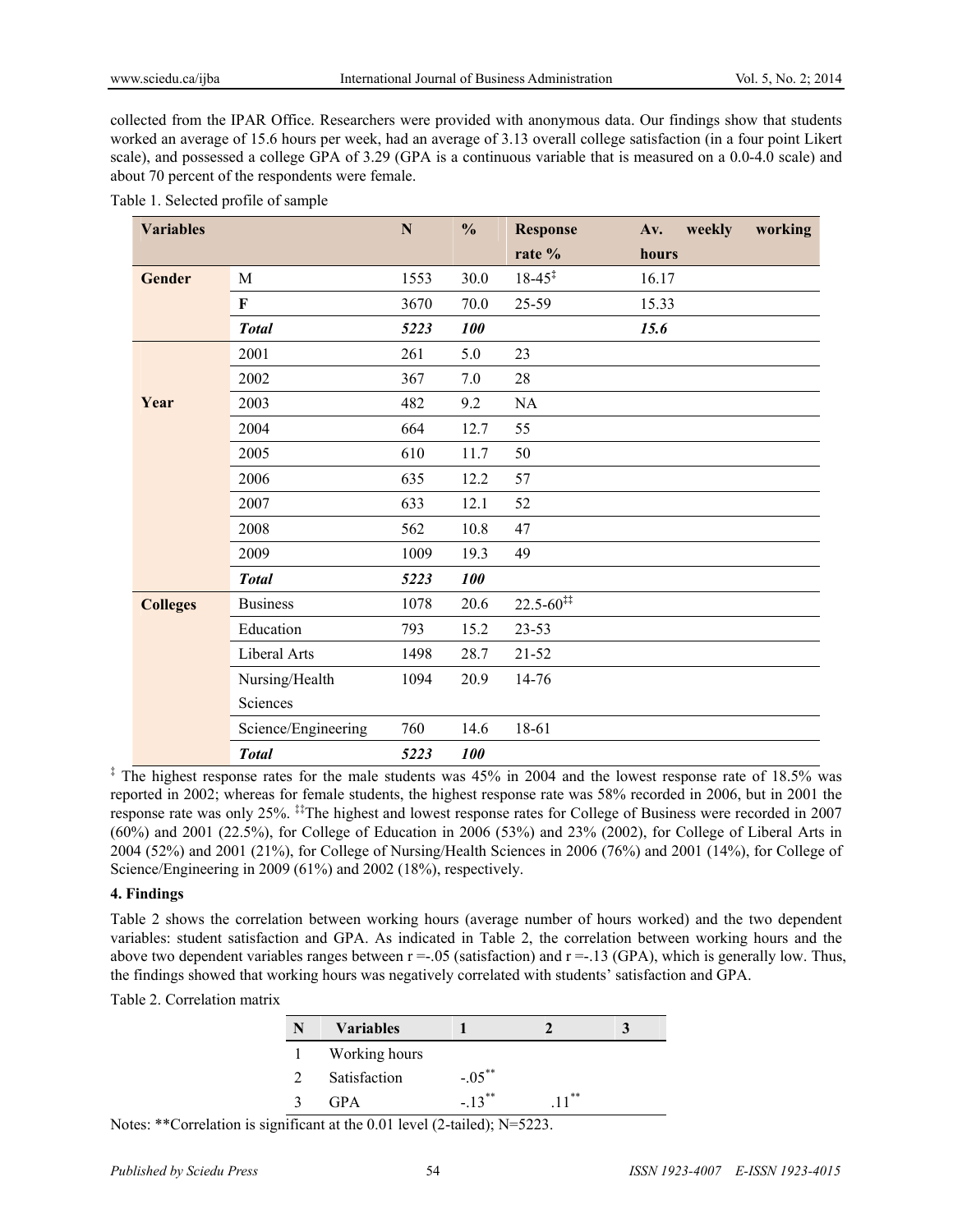As shown in Table 3, we conducted an independent samples t-test to see the effect of work on student satisfaction and GPA. In this case, we divided the students into two groups: working students and non-working students. First, we tested for the assumption of equal variances by using Levene's F-test. The results in the study are reported under the assumption of equal variances. Table 3 (t-test results) indicates that the average satisfaction of those students who do not work (M=3.14, SD=.44) was found to be slightly higher than those who do work (M=3.13, SD=.47), although statistically is not significant. That is, the difference in satisfaction between the two groups was 0.01. On the other hand, the average GPA of those students who do not work was found to be statistically higher than those who do work  $(t_{4846}=3.75, p<001)$ . That is, the difference in GPA between the two groups was 0.06. It could be argued that although the difference is significant, practically it is minimal.

| <b>Status</b> | %    | <b>Student satisfaction</b> |           |      |        |      |             |           | <b>GPA</b> |        |          |
|---------------|------|-----------------------------|-----------|------|--------|------|-------------|-----------|------------|--------|----------|
|               |      | Mean                        | <b>SD</b> |      | t-test |      | <b>Mean</b> | <b>SD</b> |            | t-test |          |
|               |      |                             |           |      | df     | Sig. |             |           |            | df     | Sig.     |
| Working       | 79.1 | 3.13                        | .47       | 1.07 | 4,869  | .284 | 3.23        | .45       | 3.75       | 4.846  | $_{.00}$ |
| Non-working   | 20.9 | 3 1 4                       | .44       |      |        |      | 3.34        | .46       |            |        | 0        |

Table 3. The mean satisfaction and GPA of working and non-working students and t-test result

We also assessed the effect of average hours worked on student satisfaction and GPA by grouping college students into 5 categories: those who worked for 0 hours (unemployed), 1- 10 hours, 11-15 hours, 16-20, 21-30, and 31 hours or more. ANOVA tests were conducted to see if these groups have significantly different college satisfaction and GPAs. ANOVA tests results reveal that students in different workgroups have statistically significant differences in both satisfaction (F  $(4, 4866) = 3.02$ , p<0.001) and GPA (F  $(4, 4846) = 27.17$ , p<0.001). For instance, students working 1-10 hours were found to have the highest satisfaction averaging 3.16, whereas students working 31 hours or more exhibited the lowest satisfaction (Table 4). As students worked more hours, average satisfaction declined. However, non-working students had a mean GPA of 3.14, slightly lower than students working 1-10 hours. Thus, Hypothesis H1a is rejected. Likewise, students working 1-10 hours were found to have the highest GPA's averaging 3.39, whereas students working 31 hours or more exhibited the lowest GPA's (3.24). As students worked more hours, average GPA's declined. However, non-working students had a mean GPA of 3.34, slightly lower than students working 1-10 hours. Hence, Hypothesis H2a is rejected.

| <b>Status</b>  | %     | <b>Student satisfaction</b> |           |            |          |      |      |           | <b>GPA</b> |            |      |
|----------------|-------|-----------------------------|-----------|------------|----------|------|------|-----------|------------|------------|------|
|                |       | Mean                        | <b>SD</b> | ANOVA test |          |      | Mean | <b>SD</b> |            | ANOVA test |      |
|                |       |                             |           | df         | $\bm{F}$ | Sig. |      |           | df         | $\bm{F}$   | Sig. |
| $\overline{0}$ | 20.9  | 3.14                        | .44       | 4,866      | 3.02     | .017 | 3.34 | .45       | 4,4846     | 27.2       | .000 |
| $1 - 10$       | 19.87 | 3.16                        | .44       |            |          |      | 3.39 | .42       |            |            |      |
| $11 - 20$      | 31.12 | 3.12                        | .48       |            |          |      | 3.28 | .45       |            |            |      |
| $21 - 30$      | 17.13 | 3.11                        | .47       |            |          |      | 3.25 | .46       |            |            |      |
| $31 \&$ above  | 10.98 | 3.09                        | .51       |            |          |      | 3.24 | .50       |            |            |      |

Table 4. The mean satisfaction and GPA of students with varying working hours and ANOVA tests

In addition to ANOVA and t-tests, we also conducted the regression analysis (Table 5). We ran the regression using student satisfaction and GPA as dependent variables and the average number of hours worked as independent variable. The results of regression analysis show that working hours had a negative impact on students' satisfaction ( $\beta$ =-.05). Working hours explains .2% of variation in the students' satisfaction ( $R^2$ =.002). Similarly, Table 5 also indicates that working hours had a statistically significant negative impact on students' GPA  $(\beta = -13)$ . It must be noted that although the contribution of part-time job to explaining the variance in cumulative GPA is statistically significant, this is largely attributable to the relatively large sample size. As sample size increases, the likelihood that a statistically significant R Square change would be found also increases, even when the effect size of that change is negligible. Working hours explains 1.7% of variation in the student GPA  $(R^2=017)$ , which suggests that 98.3 percent of GPA is influenced by other factors. Regression analysis results further indicate that as hours worked increases, students' satisfaction and GPA fall. Thus, hypothesis 1c and 2c are supported.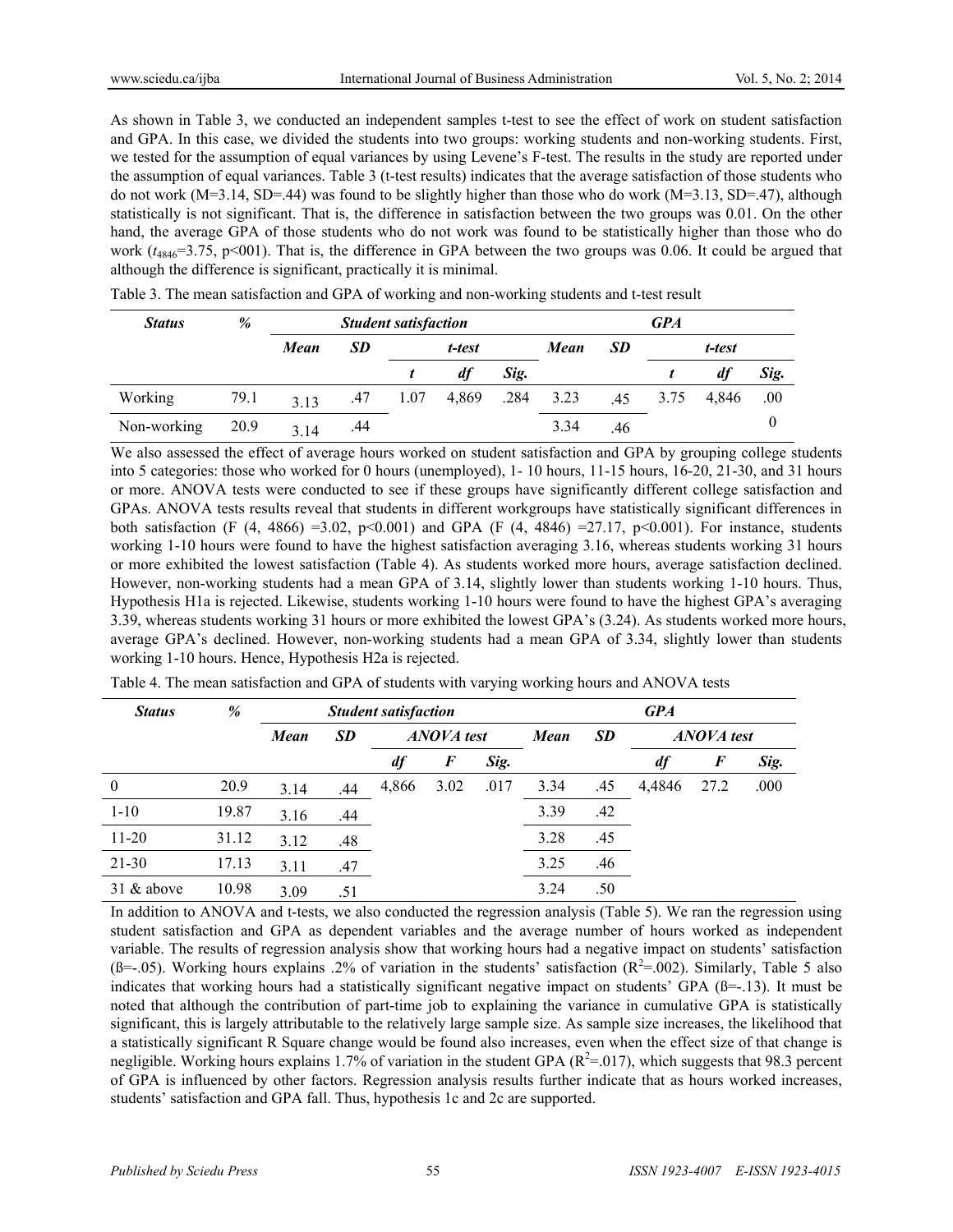| Variables                    | <b>Satisfaction</b> | <b>GPA</b> |
|------------------------------|---------------------|------------|
| Standardized coefficient (B) | $-.05***$           | $-.13***$  |
|                              | .05                 | .13        |
| $R^2$                        | .002                | .017       |

Table 5. Results of regression analyses on "average hours worked" a

<sup>a</sup> Standardized Regression Coefficients are reported; \*\*\* p<.001; N=5223

#### **5. Discussions**

This study intends to determine the effect of work (number of working hours) on both students' satisfaction and GPA in different ways. First, we grouped the respondents into two categories: working and non-working and then grouped them into 5 categories: those who worked for 0 hours (unemployed), 1- 10 hours, 11-15 hours, 16-20, 21-30, and 31 hours or more. To that end, we conducted a number of analyses as presented in Tables 2-5.

T-tests results show that the average satisfaction of those students who did not work was found to be slightly higher than those who did work (Table 3). However, examining the effect of work on satisfaction by grouping college students as working and non-working may lead to unrealistic conclusions. Hence, we examined the effect of work on satisfaction by grouping students into 5 categories: those who worked for 0 hours (unemployed), 1- 10 hours, 11-15 hours, 16-20, 21-30, and 31 hours or more. According to our results, work has positive effect on students' satisfaction, when students did work fewer than 10 hours (Table 4). Thus, part-job may not always be detrimental to students' satisfaction. The findings of the current study reveal that work has positive effect satisfaction, when students do work fewer than 10 hours. However, when students work for more than 11 hours a week, students satisfaction was found to decline for each additional category of work, although the change is very small (Tables  $4 \& 5$ ).

We also follow the same procedure in examining the effect of work on college GPA. T-tests results show that the average GPA of those students who did not work was found to be slightly higher than those who did work (Table 3). According to our results, student employment impacts GPA positively, when students do work fewer than 10 hours. Thus, student employment may not always be detrimental to academic performance, as measured by GPA. However, when students work for more than 11 hours a week, GPAs were found to decline for each additional category of work, although the change is very small. This finding is consistent with most of the prior studies (Humphery, 2006; Hunt et al., 2004; Tuttle et al., 2005; Curtis, 2007; Metcalf, 2003; Curtis, 2007). That is, the more hours students work, the greater the likelihood of negative effects on student satisfaction and GPA. That is, as working hours per week increases (beyond 11 hours a week), students' satisfaction and GPA decreases. Thus, the finding in Table 4 partly contradicts the conclusions drawn from Coleman's zero-sum time-allocation theory that assumes that time spent on working may lead to reduced time spent on studying, which subsequently reduces GPA.

As clearly revealed in Table 4, about 79 percent of the respondents were working while studying. The high percentage of students working also reflects the national trend of 80 percent of American undergraduates working while attending college (King, 2006). Thus, an important implication of the current study is that if the overwhelming majority of college students are working, knowing the effect of work (the number of working hours) on students' satisfaction and GPA is critical for different stakeholders such as counselors, academic advisors, administrators, students, and parents. The results of our empirical study indicate that work had a negative impact on students' satisfaction and academic performance (GPA), although practically was very minimal.

It must be noted that higher students satisfaction is crucial for both college students and higher institutions in that satisfied students are more likely to be committed and continue their studies (as measured by a higher retention rate) than unsatisfied students, who are likely to be less willing to regularly attend classes, and are more likely to quit their studies (Jamelske, 2009). Satisfaction is a relevant measure because many studies have demonstrated that other factors being equal, satisfied individuals are likely to be willing to exert more effort than unsatisfied individuals (Bryant, 2006; Özgüngör, 2010). Thus, satisfied students are likely to exert more effort in their educational studies by taking actions such as regularly attending their classes and becoming more involved in their coursework and institution. As previously indicated, student satisfaction is also important in order to examine accountability reporting and self-improvement purposes across departments and colleges (Elliott & Healy, 2001; Bryant, 2006). This suggests that student satisfaction is critical to both students and higher educational institutions.

Given the advantages of working while attending college (e.g., covering expenses for basic essentials, relieving financial burden of their parents, improving employability after graduation, gaining practical/transferable skills, and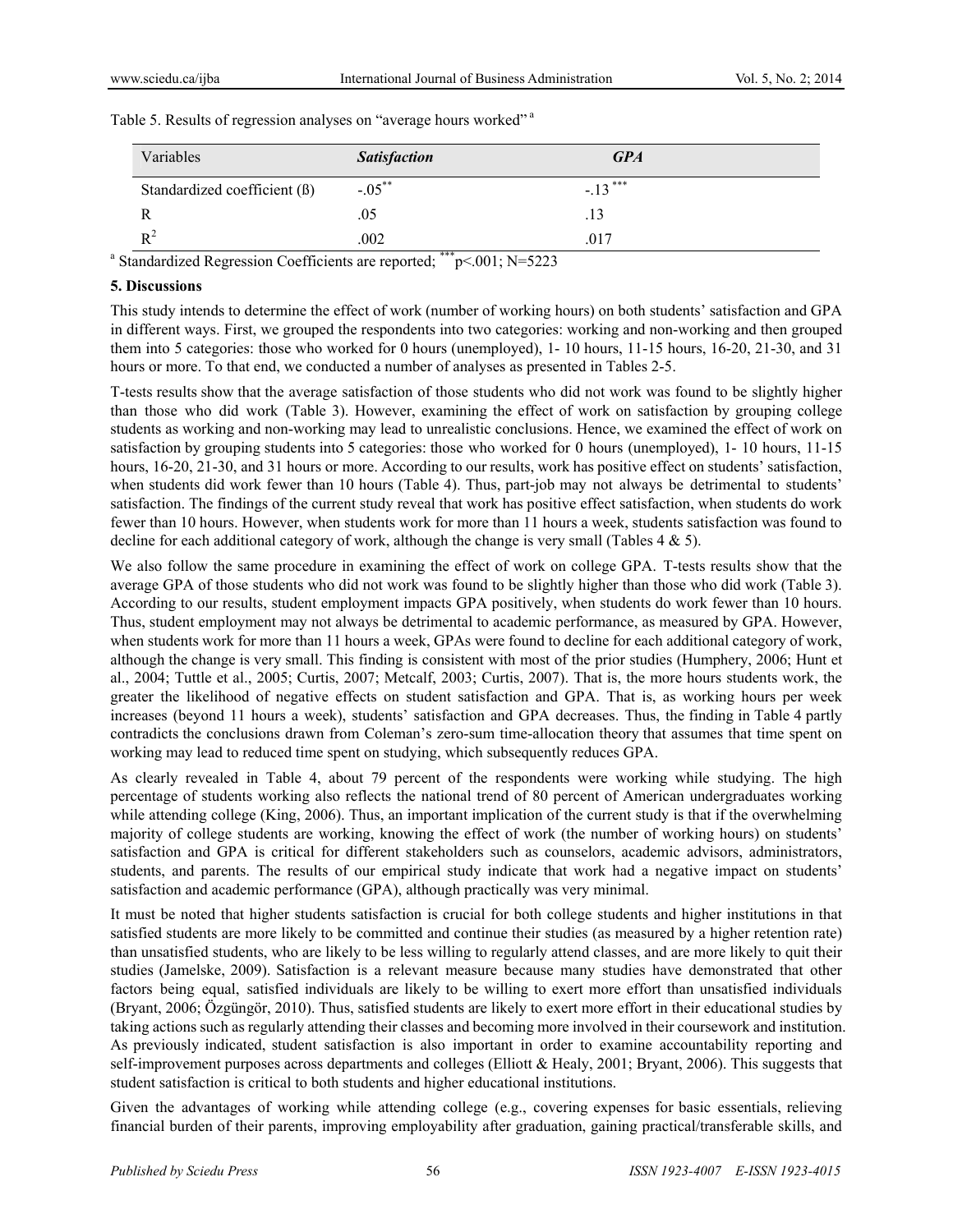improving network with supervisors, colleagues and customers, etc.) on the one hand, and the negative, but very small effect of work on students' satisfaction and GPA (Table 5) on the other hand, one can argue that college students should be encouraged to work for some hours. As shown in Table 4, students' satisfaction and GPA were actually higher for students working 1-10 hours than the GPA's of the other 4 categories (non-working students, and those who work 11-20, 21-30, and 31 and above). However, it could be further argued that college students could work more hours each week given a small satisfaction and GPA difference between those who worked 1-10 hours a week and those who worked more hours. Although students could work more hours, there is a need to balance work and study, so that work does not impinge on a student's educational experiences (Tuttle et al., 2005).

It should be pointed out although that the above suggestions are general, counselors, academic advisors, and students need to take into account the unique situation of the student (e.g., degree of discipline, cumulative GPA, time management, health issues, and maturity level) when deciding how many hours to work. For example, if working interferes with completing schoolwork, participating in extracurricular activities, spending time with family and friends or getting enough rest or a student does not have a good GPA (e.g., 2.0), is not in good health, is not well disciplined, or is unable to accommodate both work and study), then working may not be in his/her best interest (Pascarella & Terenzini, 2005). In other words, college students have to answer the following questions before they decide whether to work or not, or how many hours to work: Am I flexible and willing to make sacrifices? Am I open to cutting down on some of the things I like to do to fulfill my school and work commitments? How does my family feel about me working? Do I make effective use of my time? Can I fit in work, maintain my grades and still get enough sleep? Will the job be flexible around study and exam commitments? It must be noted that we are not suggesting that college students should work for many hours (e.g., more than 30 hours per weeks). This is because, as discussed earlier, working long hours can limit opportunities to build friendships and explore interests that enhance intellectual and emotional development, which in turn can lead to lowering their satisfaction and GPA as well as dropping out entirely.

Another implication of this study is that if the number of college students who work while studying has increased, higher institution should support this process by providing a well staffed and funded career services office and by establishing strong partnerships with the surrounding business community. Career services should play an important role in assisting students with part-time jobs through training in resume writing, interviewing skills, and providing access to job vacancies. It should be noted that the satisfaction and success of students (before and after graduation) is also a measure of the institution's effectiveness (Tessema et al. 2012).

This study extends previous research on work and students satisfaction/GPA relationships by conducting several different analyses (Tables 2-5). While this study is an important step in understanding the extent to which college student employment affects satisfaction and GPA, it also leaves some questions open for future research. First, this study was conducted in only one U.S. mid-sized, state university using large sample size (5223). That is, this study is based on data derived from a single university, which may not reflect the experiences of a nationally representative sample of students. Hence, in order to generalize and validate the findings of this study, we suggest that a similar study be conducted in other universities both in the U.S. and in other parts of the world. Second, although the sample size is large and conducted over a nine year period, only senior students were surveyed. The results provide guidance for senior college students relative to work experiences, but may not be a realistic guide for students earlier in their college careers. That is, it may not be a good idea for freshman to work at all. Further studies need to examine the robustness of the findings and generalizations with different college population groups.

#### **References**

Astin, A. W*.* (1982). *Minorities in Higher Education.* San Francisco: Jossey Bass.

- Babcock, P., & Marks, M. S. (2010). T*he Falling Time Cost of College: Evidence from Half a Century of Time Use Data.* Retrieved December 3, 2013, from http://ideas.repec.org/p/nbr/nberwo/15954.html
- Bradley, G. (2006). Work participation and academic performance: A test of alternative propositions. *Journal of Education and Work, 19*(5), 481–501. http://dx.doi.org/10.1080/13639080600988756
- Bryant, J. L. (2006). Assessing expectations and perceptions of the campus experience: The Noel-Levitz Student Satisfaction Inventory. *New Directions for Community Colleges*, 134. San Francisco: Jossey-Bass.
- Bryant, J. L. (2009). Linking Student Satisfaction and Retention. Retrieved Dec. 4, 2013, from https://www.noellevitz.com/NR/rdonlyres/A22786EF-65FF-4053-A15A CBE145B0C708/0/LinkingStudentSatis0809.pdf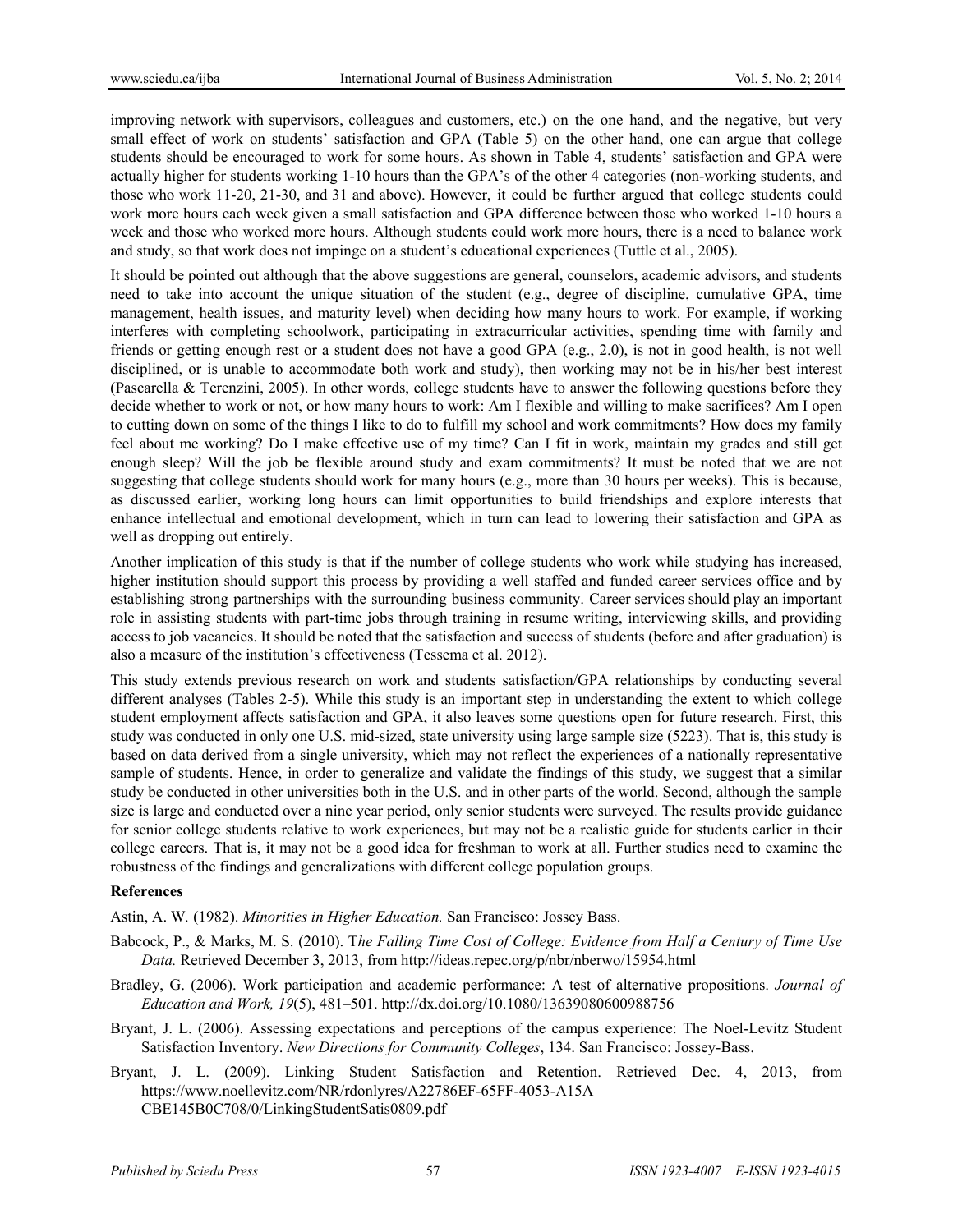- Callender, C. (2008). The impact of term-time employment on higher education students' academic attainment and achievement. *Journal of Education Policy, 23*(4), 359–77. http://dx.doi.org/10.1080/02680930801924490
- Carroll, C.D., & T. L. Chan-Kopka. (1988). College Students who work: 1980-1984 analysis findings from high school and beyond (NCES Report No. CS 87-413). Washington, DC: U.S. Government Printing Office. (ERIC Document Reproduction Service Number ED 297 680).
- Cermak, K., & J. Filkins. (2004). *On-campus employment as a factor of student retention and graduation.* Report for Academic Affairs and OIPR, University of DePaul, Chicago.
- Chee, K. H., Pino, N. W., & Smith, W. L. (2005). Gender Differences in the Academic Ethic and Academic Achievement. *College Student Journal, 39*(3), 604-618
- Coleman, J. S. (1961). *The adolescent society: Academic achievement and the structure of competition*. New York: Free Press of Glencoe.
- Cranny, C. J., Smith, P. C., & Stone, E. F. (Eds.). (1992). *Job satisfaction: How people feel about their jobs and how it affects their performance.* New York: Lexington Books.
- Crosling, G., Thomas, L., & Heagney, M. (2008). Conclusions and curriculum-based retention approaches: Some suggestions for future action. In G. Crosling, L. Thomas, & M. Heagney (Eds.), *Improving student retention in*  higher education: The role of teaching and learning (pp. 166-182). London: Routledge.
- Cuccaro-Alamin, S., & Choy, S. P. (1998). *Postsecondary Financing Strategies: How Undergraduates Combine Work, Borrowing, and Attendance* (NCES Report 98-088). Washington, DC: U.S. Department of Education, Office of Educational Research and Improvement, National Center for Education Statistics.
- Curtis, S. (2007). Students' perceptions of the effects of term-time paid employment. *Education and Training, 49*(5), 380–90. http://dx.doi.org/10.1108/00400910710762940
- Curtis, S., & Williams, J. (2002). The reluctant workforce: Undergraduates' part-time employment. *Education and Training, 44*(1), 5–10. http://dx.doi.org/10.1108/00400910210416192
- DeCenzo, D. A., Robbins, S. P., & Verhulst, S. L. (2013). *Fundamentals of Human Resource Management* (11<sup>th</sup> ed.). NJ: John Wiley & Sons, Inc.
- Elliott, K. M., & Healy, M. A. (2001). Key factors influencing student satisfaction related to recruitment and retention. *Journal of Marketing for Higher Education*, *10*, 1-11. http://dx.doi.org/10.1300/J050v10n04\_01
- Hall, R. (2010). The work–study relationship: experiences of full-time university students undertaking part-time employment. *Journal of Education and Work, 23*(5), 439-449. http://dx.doi.org/10.1080/13639080.2010.515969
- Humphrey, R. (2006). Pulling structured inequality into higher education: The impact of parttime working on English university students. *Higher Education Quarterly, 60*(3), 270–86. http://dx.doi.org/10.1111/j.1468-2273.2006.00317.x
- Hunt, A., Lincoln, I., & Walker, A. (2004). Term-time employment and academic attainment: Evidence from a large-scale survey of undergraduates at Northumbria University. *Journal of Further and Higher Education*, *28*(1), 3–18. http://dx.doi.org/10.1080/0309877032000161788
- Jamelske, E. (2009). Measuring the impact of a university first-year experience program on student GPA and retention. *Higher Education*, *57*(3), 373-391. http://dx.doi.org/10.1007/s10734-008-9161-1
- James, R., E. Bexley, Devlin, M., & Marginson, S. (2007). *Australian University Student Finances 2006: A summary of findings from a national survey of students in public universities.* Canberra: Australian Vice-Chancellors' Committee.
- Judge, T. A. Thoresen, C. J., Bono, J. E., & Patton, G. K. (2001). The job satisfaction job performance relationship: A qualitative and quantitative review. *Psychological Bulletin, 127,* 376-407. http://dx.doi.org/10.1037/0033-2909.127.3.376
- Kalenkoski, C., & Pabilonia, S. (2010). Parental transfers, student achievement, and the labor supply of college students. *Journal of Population Economics, 23*(2), 469-496. http://dx.doi.org/10.1007/s00148-008-0221-8
- King, J. (2006). Working their way through college: Student employment and its impact on the college experience. *ACE issue Brief, ACE Center for Policy Analysis, American Council on Education.*